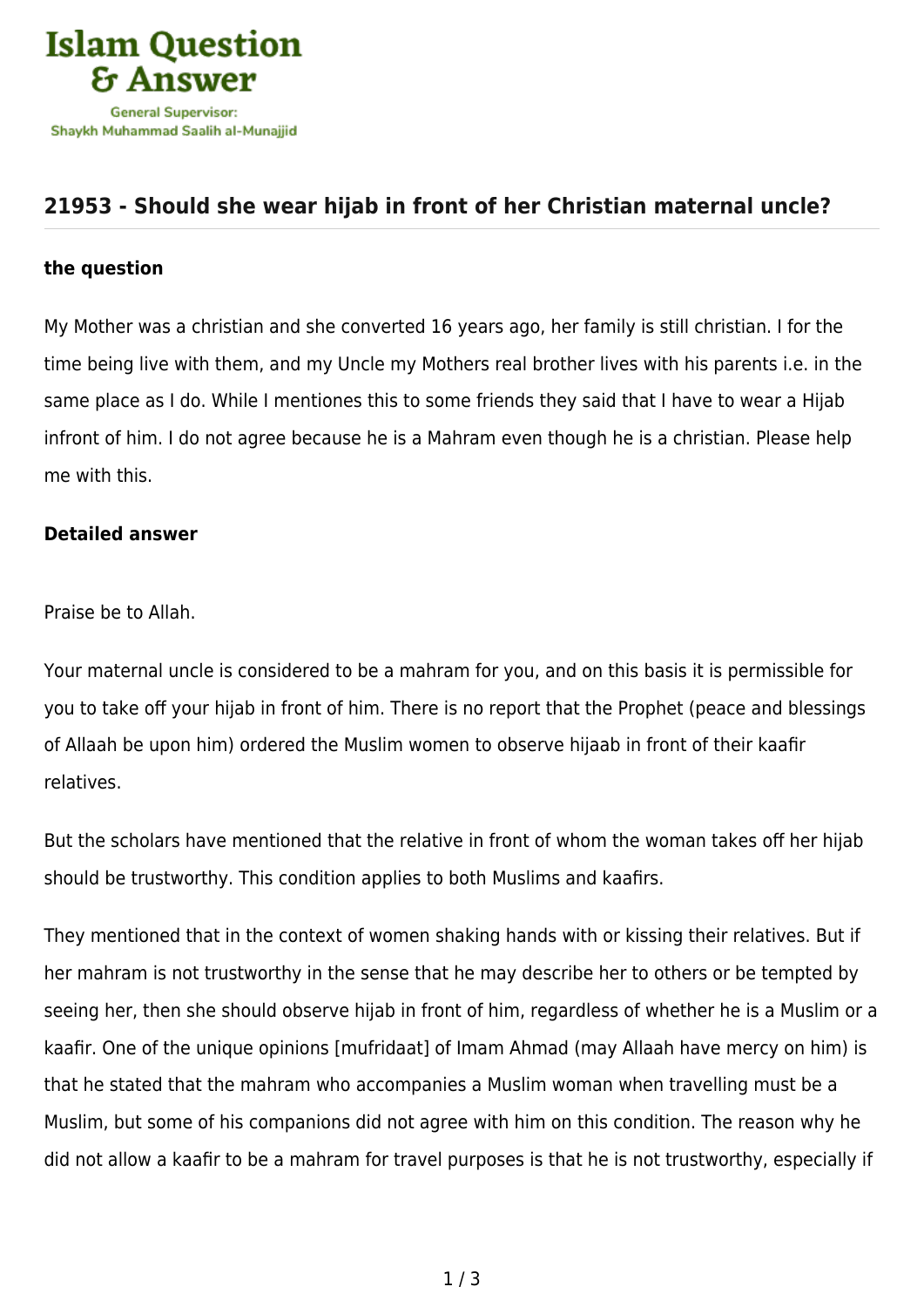

Shavkh Muhammad Saalih al-Munaiiid

he is a Magian. He stated that such a person could not be a mahram for his mother because he thinks that it is permissible to have intercourse with her! One of his companions stated that a Jew or a Christian might sell his mother or kill her! If we look at these reasons we will see that they could be applied to some evildoers among the Muslims, so we can see that this is not a strong argument for the idea that a kaafir cannot be counted as a mahram because of his being a kaafir. But other considerations remain valid, such as his being trustworthy or otherwise.

This has to with mahrams. In the case of non-mahrams who are kaafirs, there was a difference of opinion among the scholars as to whether it is permissible for a kaafir woman to see a Muslim woman. The most correct opinion is that it is permissible, and the prohibition applies in cases where one cannot be sure that the woman will not describe the Muslim woman to others who are non-mahrams to her, whether that woman is a Muslim or a kaafir.

Shaykh Ibn 'Uthyameen (may Allaah have mercy on him) was asked:

Is it permissible for a Muslim woman to uncover her hair in front of a non-Muslim woman, especially if she will describe the Muslim woman to men among her relatives who are not Muslim?

The answer was:

This issue is based on differences of scholarly opinion concerning the interpretation of the aayah:

"And tell the believing women to lower their gaze (from looking at forbidden things), and protect their private parts (from illegal sexual acts) and not to show off their adornment except only that which is apparent (like both eyes for necessity to see the way, or outer palms of hands or one eye or dress like veil, gloves, headcover, apron), and to draw their veils all over Juyoobihinna (i.e. their bodies, faces, necks and bosoms) and not to reveal their adornment except to their husbands, or their fathers, or their husband's fathers, or their sons, or their husband's sons, or their brothers or their brother's sons, or their sister's sons, or their women …"